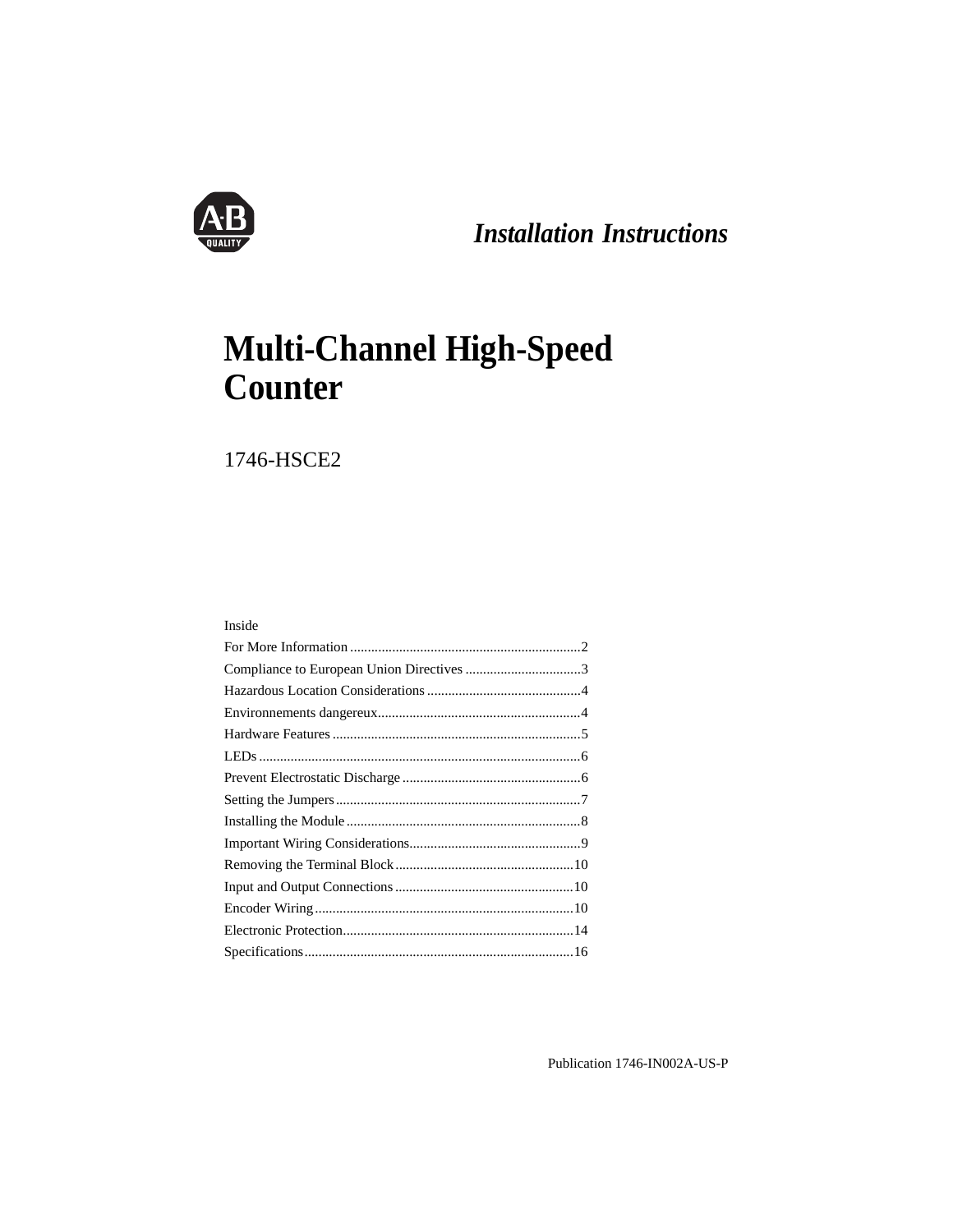# **For More Information**

As part of our effort to preserve, protect, and improve our environment, Allen-Bradley is reducing the amount of paper we use. Less paper means more options for you. In addition to traditional printed publications and CD-ROM versions, we now offer on-line materials with the most up-to-date information you can get. We recommend that you read the related publications listed below before starting up your control system.

#### **Related Publications**

| For                                                                                                                | <b>Refer to this Document</b>                                                                             | Pub. No.  |
|--------------------------------------------------------------------------------------------------------------------|-----------------------------------------------------------------------------------------------------------|-----------|
| A more detailed description on how to<br>install, configure, and operate your<br>multi-channel high speed counter. | Multi-channel High Speed<br>Counter User Manual                                                           | 1746-6.20 |
| A detailed description on how to install<br>and use your modular SLC 500™ system                                   | SLC 500 Modular Hardware<br>Style Installation and<br><b>Operation Manual</b>                             | 1747-6.2  |
| A reference manual that contains status<br>file data and instruction set information<br>for SLC 500 processors.    | $SLC$ 500 <sup>TM</sup> and<br>MicroLogix <sup>™</sup> 1000<br><b>Instruction Set Reference</b><br>Manual | 1747-6.15 |

#### **How to Get More Information**

If you would like a manual, you can:

- download a free electronic version from the internet at www.theautomationbookstore.com
- purchase a printed manual by:
	- **–** contacting your local distributor or Rockwell Automation representative
	- **–** visiting www.theautomationbookstore.com and placing your order
	- **–** calling 1.800.963.9548 (USA/Canada) or 001.330.725.1574 (Outside USA/Canada)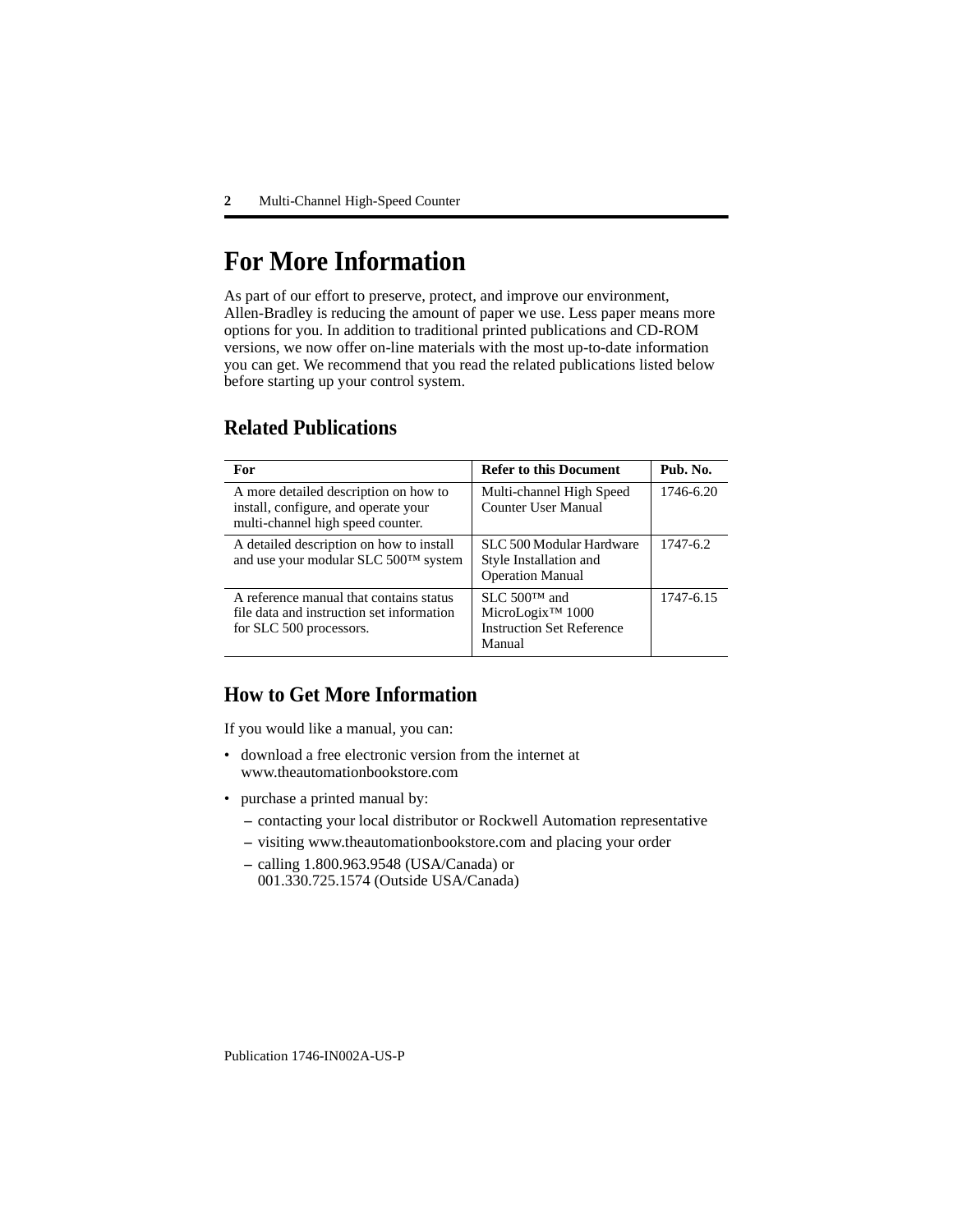# **Compliance to European Union Directives**

If this product has the CE mark, it is approved for installation within the European Union and EEA regions. It has been designed and tested to meet the following directives.

## **EMC Directive**

This product is tested to meet Council Directive 89/336/EEC Electromagnetic Compatibility (EMC) and the following standards, in whole or in part, documented in a technical construction file:

- EN 50081-2 EMC – Generic Emission Standard, Part 2 – Industrial Environment
- EN 50082-2 EMC – Generic Immunity Standard, Part 2 – Industrial Environment

This product is intended for use in an industrial environment.

## **Low Voltage Directive**

This product is tested to meet Council Directive 73/23/EEC Low Voltage, by applying the safety requirements of EN 61131-2 Programmable Controllers, Part 2 – Equipment Requirements and Tests.

For specific information required by EN61131-2, see the appropriate sections in this publication, as well as the following Allen-Bradley publications:

- Industrial Automation, Wiring and Grounding Guidelines for Noise Immunity, publication 1770-4.1
- Automation Systems Catalog, publication B111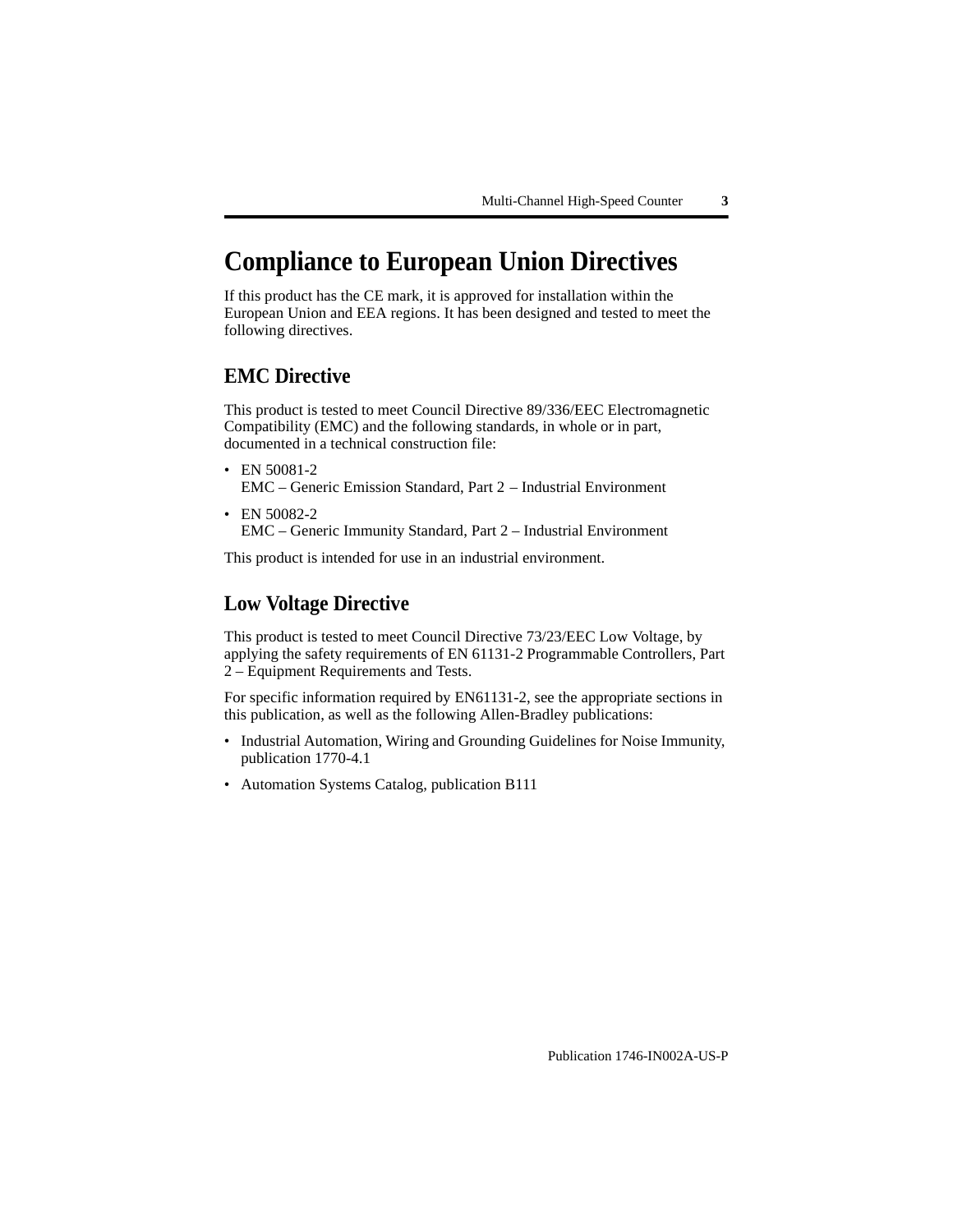# **Hazardous Location Considerations**

This equipment is suitable for use in Class I, Division 2, Groups A, B, C, D, or non-hazardous locations only. The following ATTENTION statement applies to use in hazardous locations.



- Do not connect or disconnect connectors or operate switches while circuit is live unless the area is known to be non-hazardous.
- All wiring must comply with N.E.C. article 501-4(b).

# **Environnements dangereux**

Cet équipement est conçu pour être utilisé dans des environnements de Classe 1, Division 2, Groupes A, B, C, D, ou non dangereux. La mise en garde suivante s'applique à une utilisation dans des environnements dangereux.



**MISE EN** DANGER D'EXPLOSION

- La substitution de composants peut rendre cet équipement impropre à une utilisation en environnement de Classe 1, Division 2.
- Couper le courant ou s'assurer que l'emplacement est désigné non dangereux avant de remplacer les composants.
- Couper l'alimentation ou s'assurer que l'environnement est classé non dangereux avant de brancher ou débrancher des connecteurs ou de faire fonctionner des commutateurs.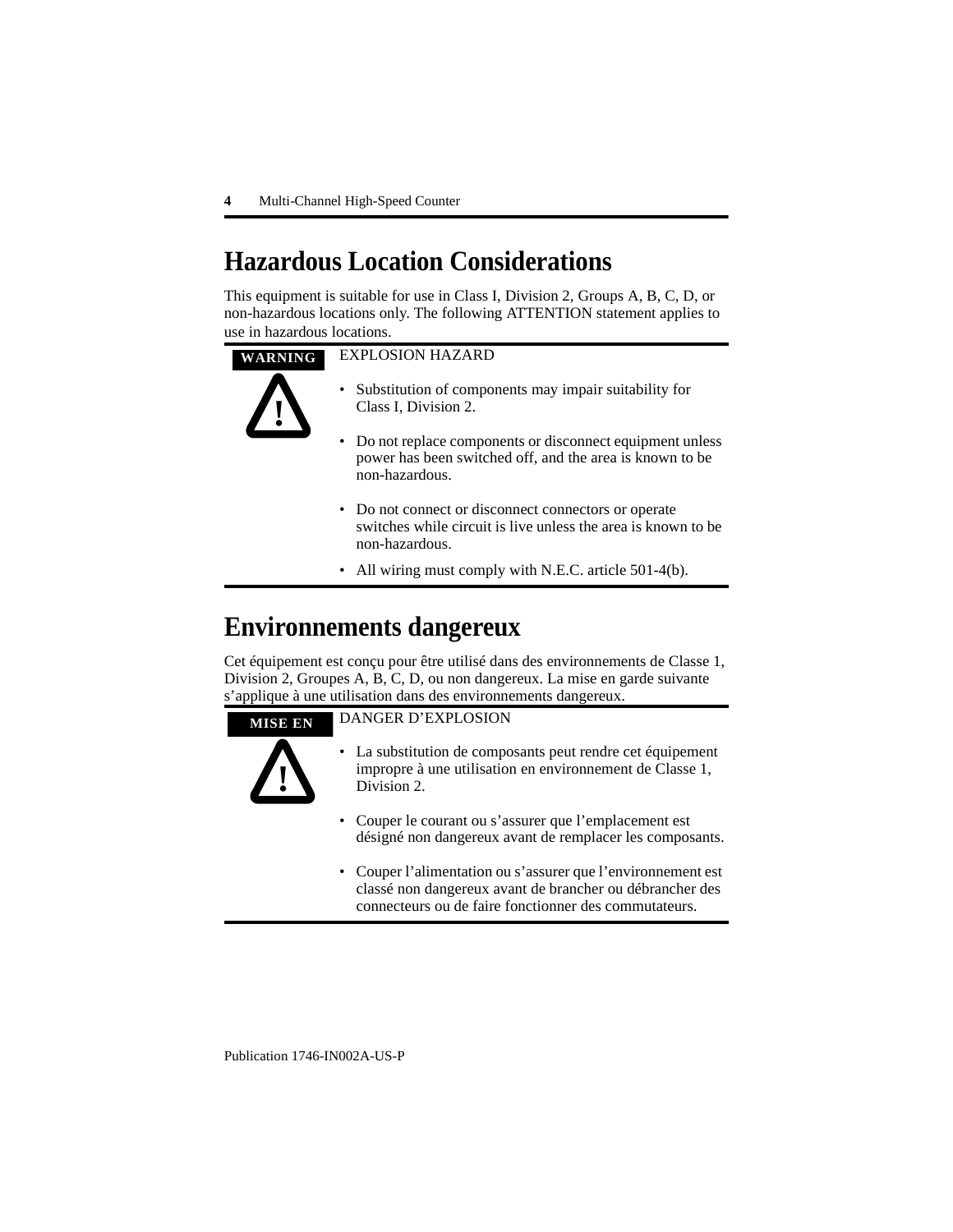# **Hardware Features**

The module's hardware features are illustrated below.

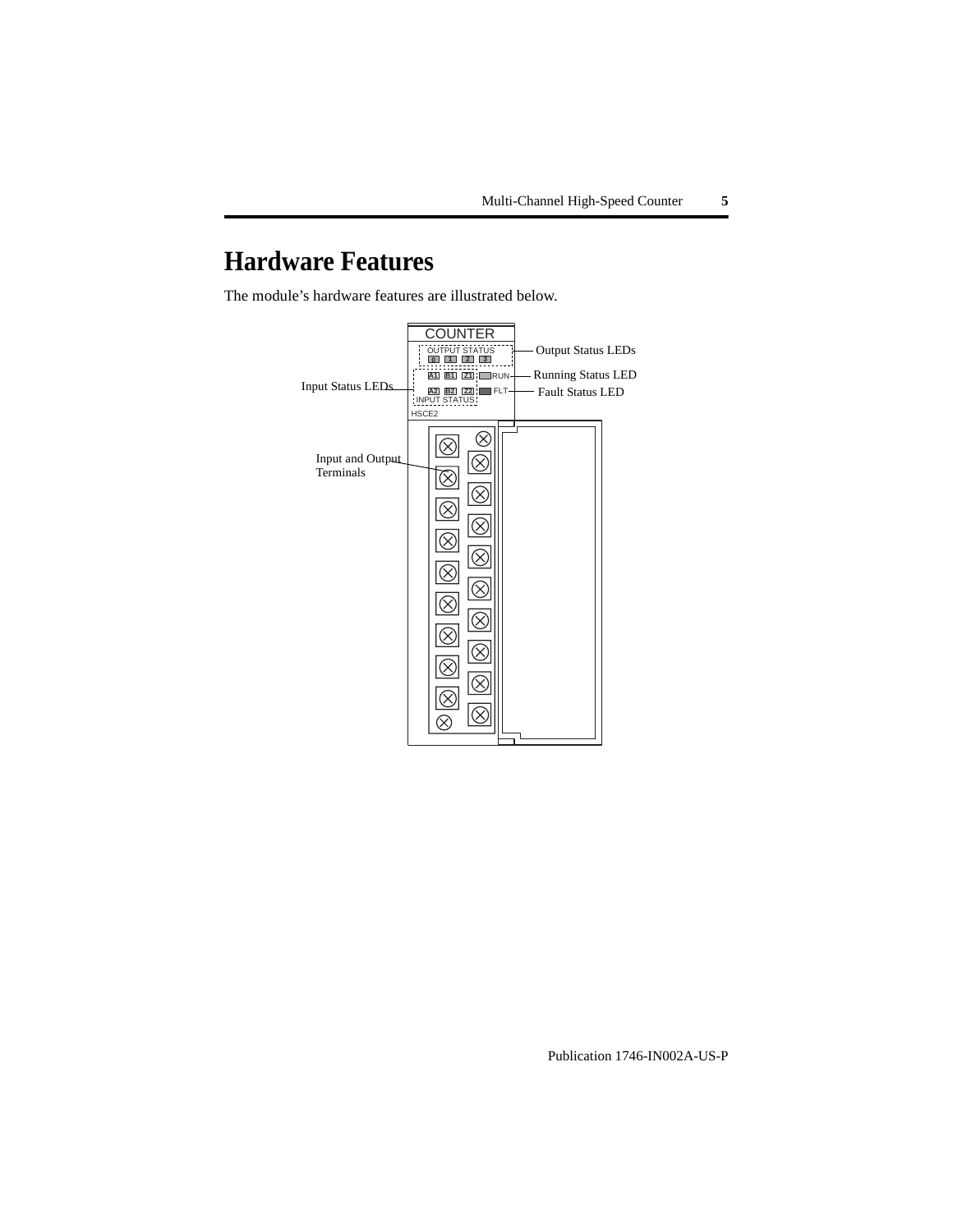# **LEDs**

| <b>LED</b>     | <b>Color</b> | <b>Indicates</b>                                        |
|----------------|--------------|---------------------------------------------------------|
| $0$ OUT        | Green        | ON/OFF status of real output                            |
| 1 OUT          | Green        | ON/OFF status of real output                            |
| 2 OUT          | Green        | ON/OFF status of real output                            |
| 3 OUT          | Green        | ON/OFF status of real output                            |
| <b>RUN</b>     | Green        | Running status of the module                            |
| <b>FLT</b>     | Red          | Steady on: Module fault<br>Flashing: Output overcurrent |
| A <sub>1</sub> | Yellow       | ON/OFF status of input A1                               |
| A <sub>2</sub> | Yellow       | ON/OFF status of input A2                               |
| B1             | Yellow       | ON/OFF status of input B1                               |
| B <sub>2</sub> | Yellow       | ON/OFF status of input B2                               |
| Z1             | Yellow       | ON/OFF status of input Z1                               |
| Z <sub>2</sub> | Yellow       | ON/OFF status of input Z2                               |

The front panel has a total of twelve indicator LEDs.

# **Prevent Electrostatic Discharge**



**ATTENTION** Static discharges may cause permanent damage to the module. Follow these guidelines when you handle the module:

- Touch a grounded object to discharge static potential.
- Wear an approved wrist strap grounding device.
- Handle module by plastic case only. Avoid contact between module circuits and any surface which can hold an electrostatic charge.
- If available, use a static-safe work station.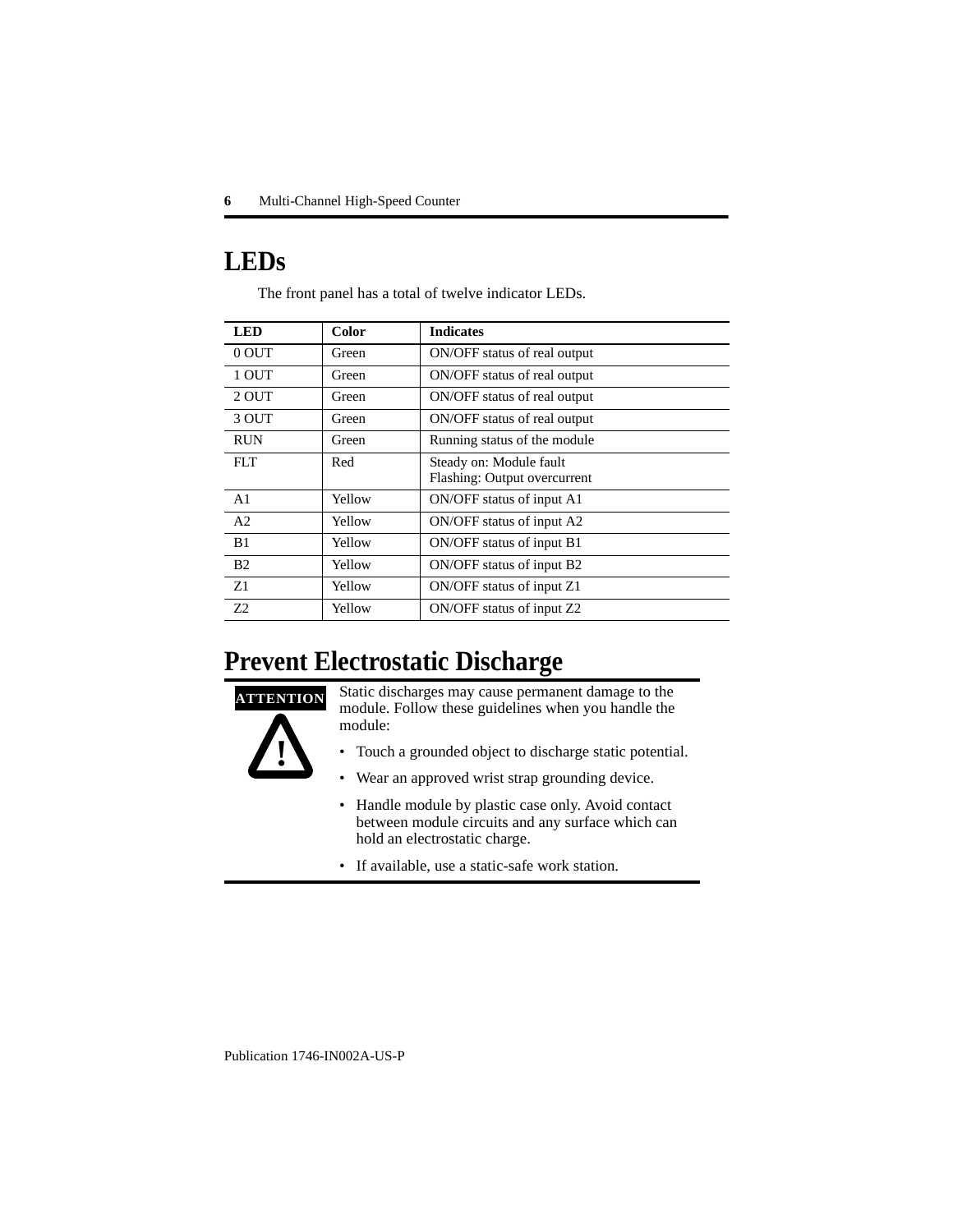# **Setting the Jumpers**

Six jumpers are located in a row on the side of the module. Use the jumpers to select the input voltage for each of the inputs A1, B1, Z1, A2, B2, and Z2. The settings are shown in the figure below.



**IMPORTANT** For a 12V dc encoder signal, use the 24V dc jumper setting.



If jumpers are not set to match the encoder type, the module may be damaged.

The 5V dc settings respond to inputs with a active or high settings between 4.2 and 12 volts. The 24V dc settings respond to inputs with active or high settings between 10 and 30 volts.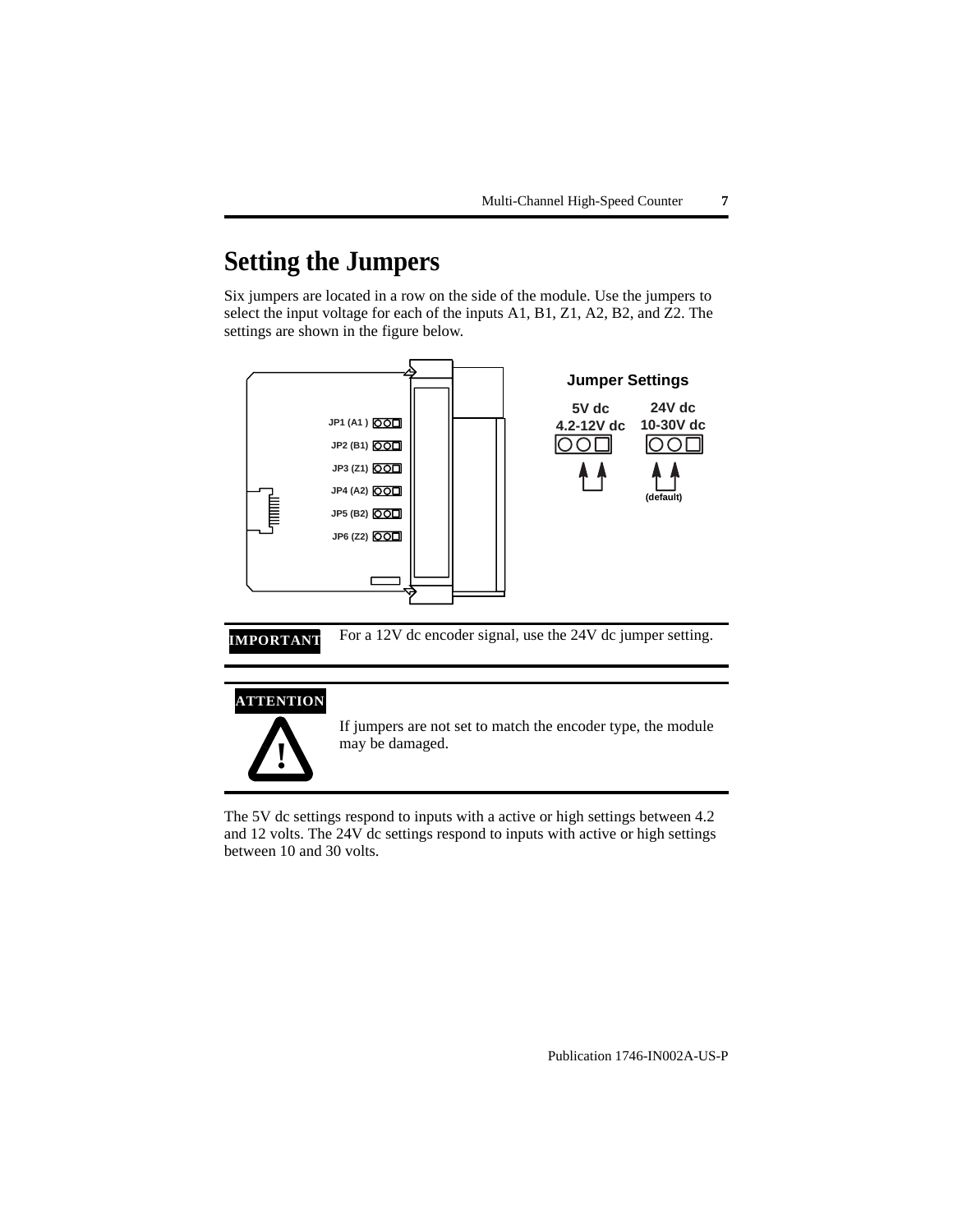# **Installing the Module**

#### **ATTENTION**



Disconnect power before attempting to install, remove, or wire the module.

- **1.** Make sure your SLC power supply has adequate reserve current capacity. The module requires 250 mA at +5V dc.
- **2.** Align the full-sized circuit board with the chassis card guide as shown below. The first slot of the first chassis is reserved for the processor.
- **3.** Slide the module into the chassis until the top and bottom latches catch. To remove the module, press the release clips at the top and bottom of the module and slide it out.
- **4.** Cover all unused card slots with the Card Slot Filler, catalog number 1746-N2.

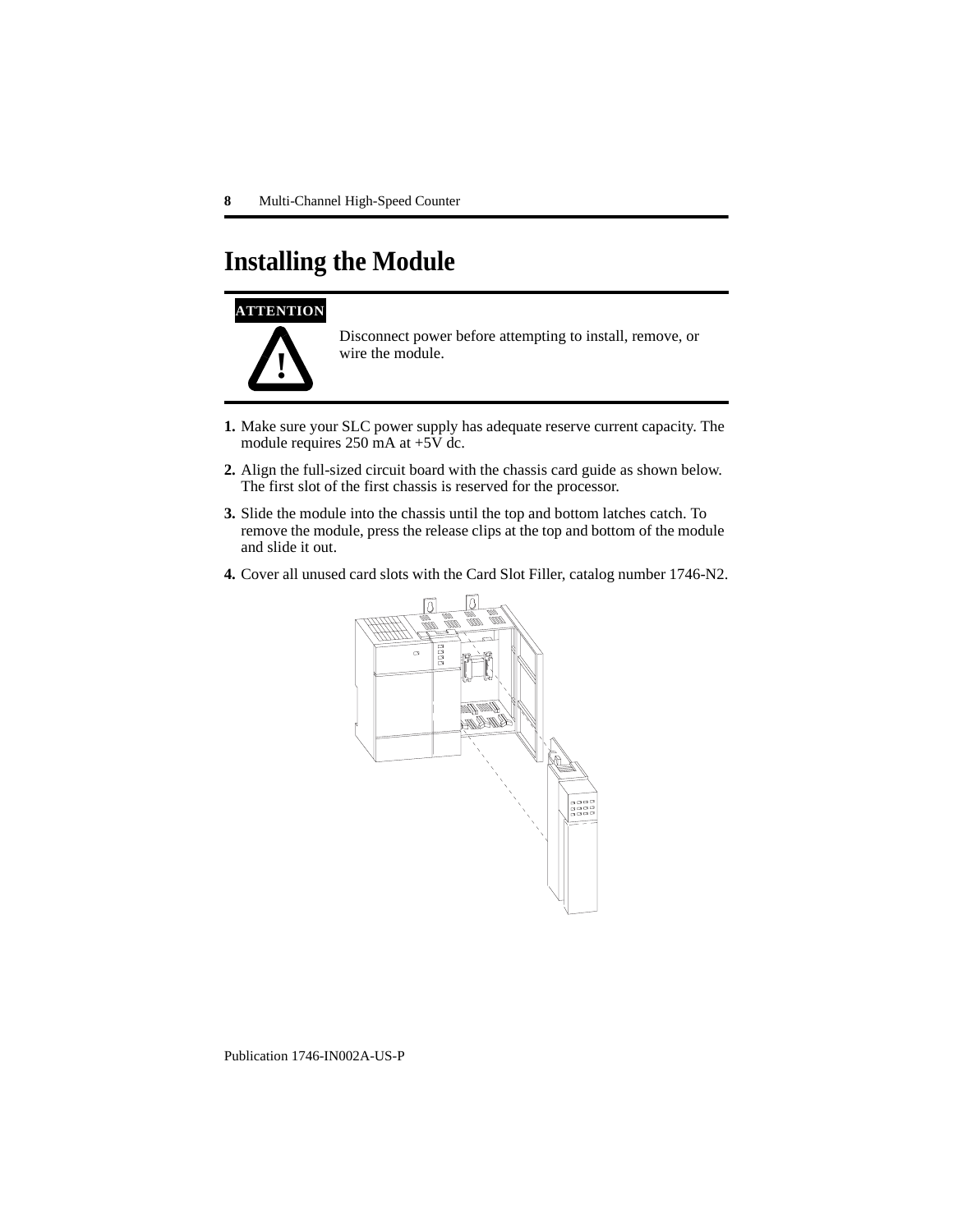# **Important Wiring Considerations**

Use the following guidelines when planning the system wiring for the module:

- Install the SLC 500 system in a NEMA-rated enclosure.
- Disconnect power to the SLC processor and the module before wiring.
- Make sure the system is properly grounded.
- Group this module and low-voltage DC modules away from AC I/O or high-voltage DC modules.
- Shielded cable is required for high-speed input signals A, B, and Z. Use individually shielded, twisted pair cable lengths up to 300 m (1000 ft.).
- Shields should be grounded only at one end. Ground the shield wire outside the module at the chassis mounting screw. Connect the shield at the encoder end only if the housing is isolated from the motor and ground.
- If you have a junction in the cable, treat the shields as a conductor at all junctions. Do not ground them to the junction box.

#### **Considerations for Reducing Noise**

In high noise environments, the 1746-HSCE2 inputs may accept "false" pulses, particularly when using low frequency input signals with slowly sloping pulse edges. To minimize the effects of high frequency noise on low frequency signals, the user can do the following:

- Identify and remove noise sources.
- Route 1746-HSCE2 input cabling away from noise sources.
- Install low pass filters on input signals. Filter values are dependent on the application and can be determined empirically.
- Use devices which output differential signals, like differential encoders, to minimize the possibility that a noise source will cause a false input.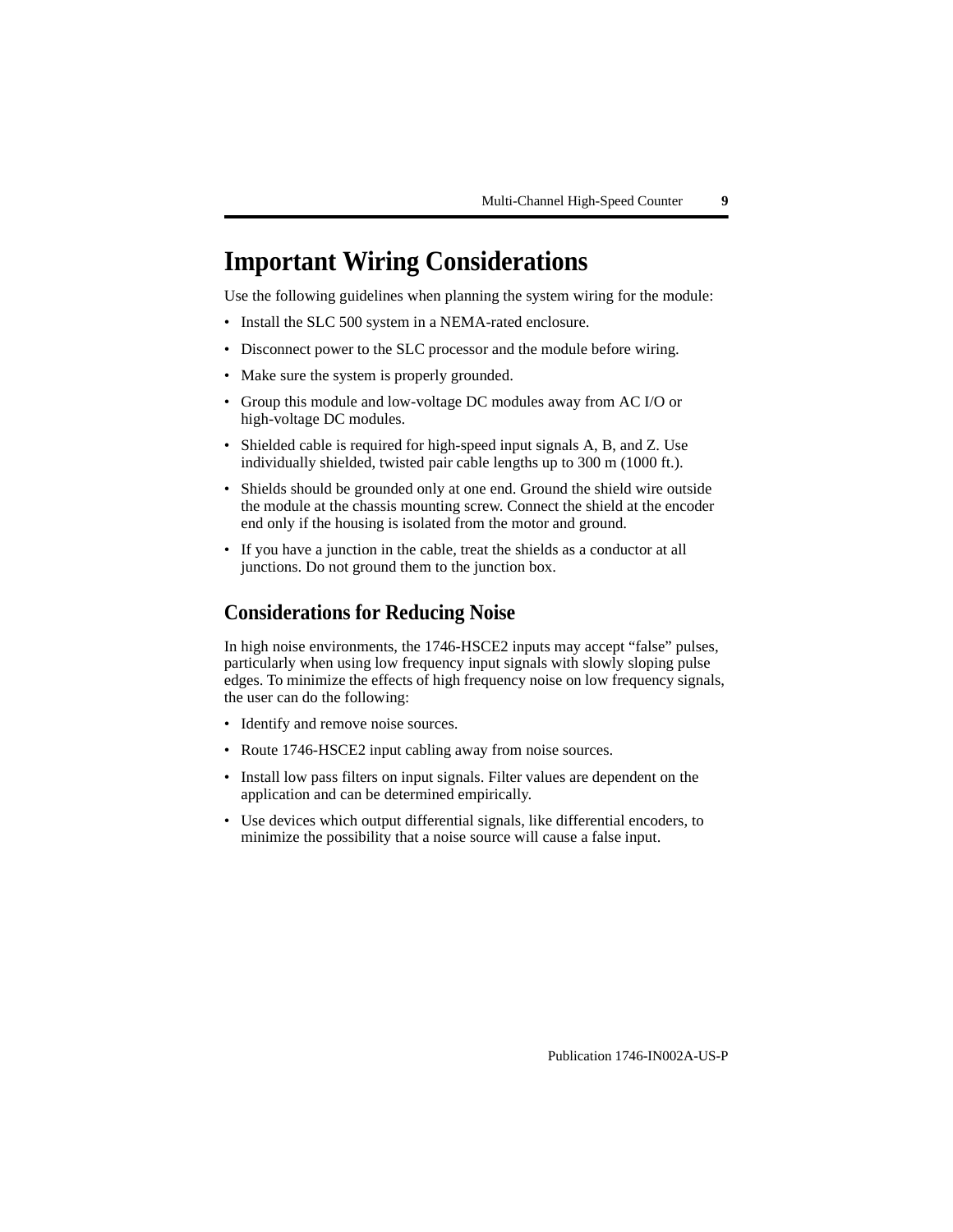# **Removing the Terminal Block**

Remove the terminal block by turning the slotted terminal block release screws counterclockwise. The screws are attached to the terminal block, so the block will follow as the screws are turned out.



To avoid cracking the removable terminal block, alternate removal of the slotted terminal block release screws.

# **Input and Output Connections**

Input and output wiring terminals are shown in the figure below. Each terminal accepts two #14 AWG wires. Tighten screws only tight enough to immobilize the wire. The torque applied to the screw should not exceed 0.9 Nm (8 in-lb).



# **Encoder Wiring**

Differential encoders provide the best immunity to electrical noise. We recommend, whenever possible, to use differential encoders.

The wiring diagrams on the following pages are provided to support the Allen-Bradley encoders you may already own.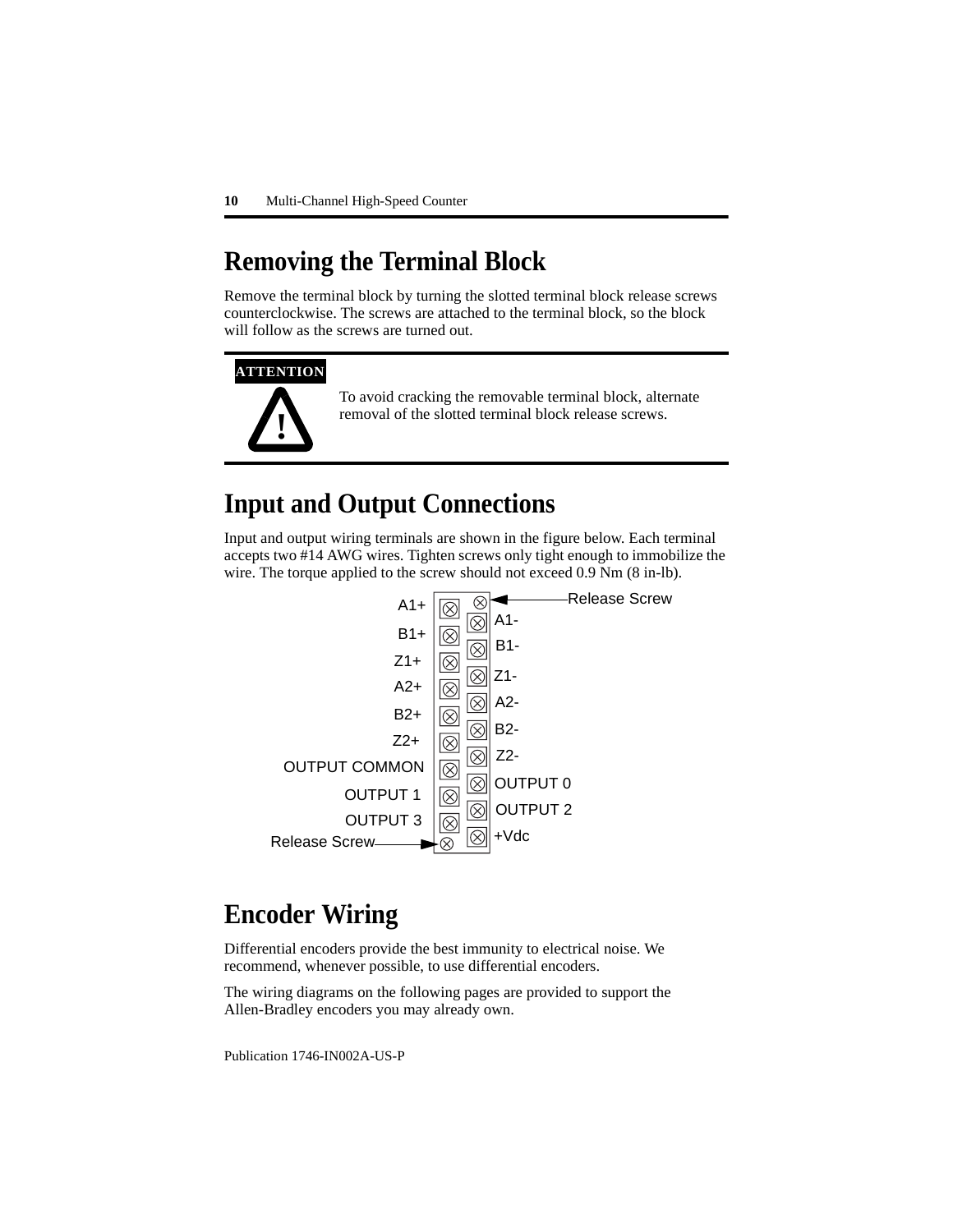## **Differential Encoder Wiring**



(1) Refer to your encoder manual for proper cable type. The type of cable used should be twisted pair, individually shielded cable with a maximum length of 300m (1000 ft.).

#### *Differential Encoder Output Waveforms*

The figure below shows the different encoder output waveforms. If your encoder matches these waveforms, the encoder signals can be directly connected to the associated screw terminals on the module. For example, the A lead from the encoder is connected to the module's A+ screw. If your encoder does not match these waveforms, some wiring modifications may be necessary. See the user's manual for your encoder.

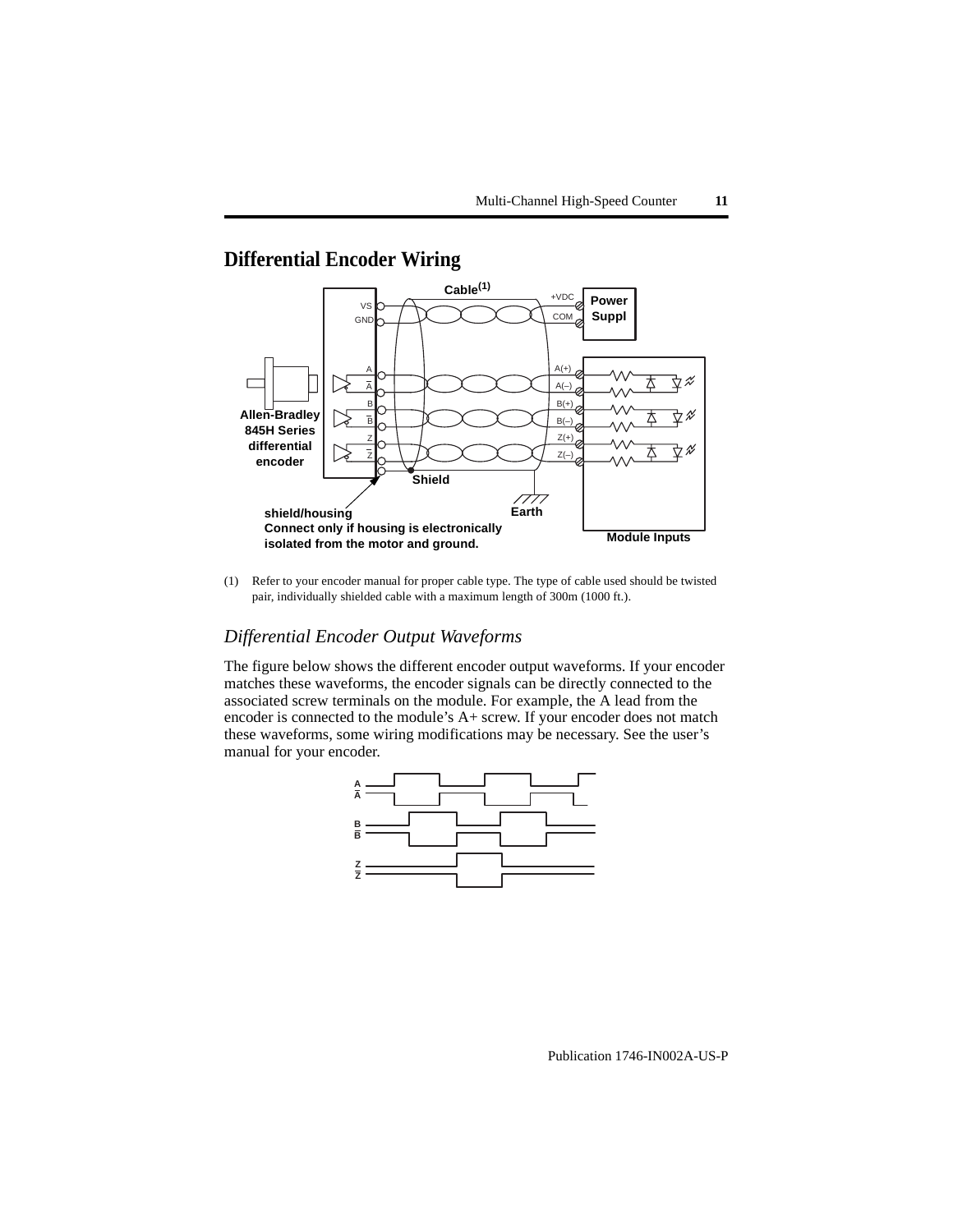

#### **Single-Ended Encoder Wiring (Open Collector)**

- (1) Refer to your encoder manual for proper cable type. The type of cable used should be twisted pair, individually shielded cable with a maximum length of 300m (1000 ft.).
- (2) External resistors are needed if not internal to the encoder. The pull-up resistor (R) value depends on the power supply value. The table below shows resistor values for typical supply voltages. To calculate the resistor value, use one of the following formulas:

For 5V dc jumper position:  $R = \frac{(Vcc - Vmin)}{Imin}$ 

For 24V dc jumper position: $R = \left( \frac{(Vcc - Vmin)}{Imin} - 1K\Omega \right)$ 

where: $R = \text{pull-up resistor value}$  $Vec = power$  supply voltage  $V<sub>min</sub> = 4.2 V$  dc  $Imin = 6.3 mA$ 

| <b>Power Supply Voltage (Vcc)</b> | Pull-up Resistor Value $(R)^{(1)}$ |
|-----------------------------------|------------------------------------|
| 5V dc                             | $127 \Omega$                       |
| $12V$ dc                          | $238 \Omega$                       |
| $24V$ dc                          | $2140 \Omega$                      |

(1) Resistance values may change, depending upon your application.

#### *Single-Ended Encoder Output Waveforms*

The figure below shows the single-ended encoder output waveforms. When the waveform is low, the encoder output transistor is on. When the waveform is high, the encoder output transistor is off.

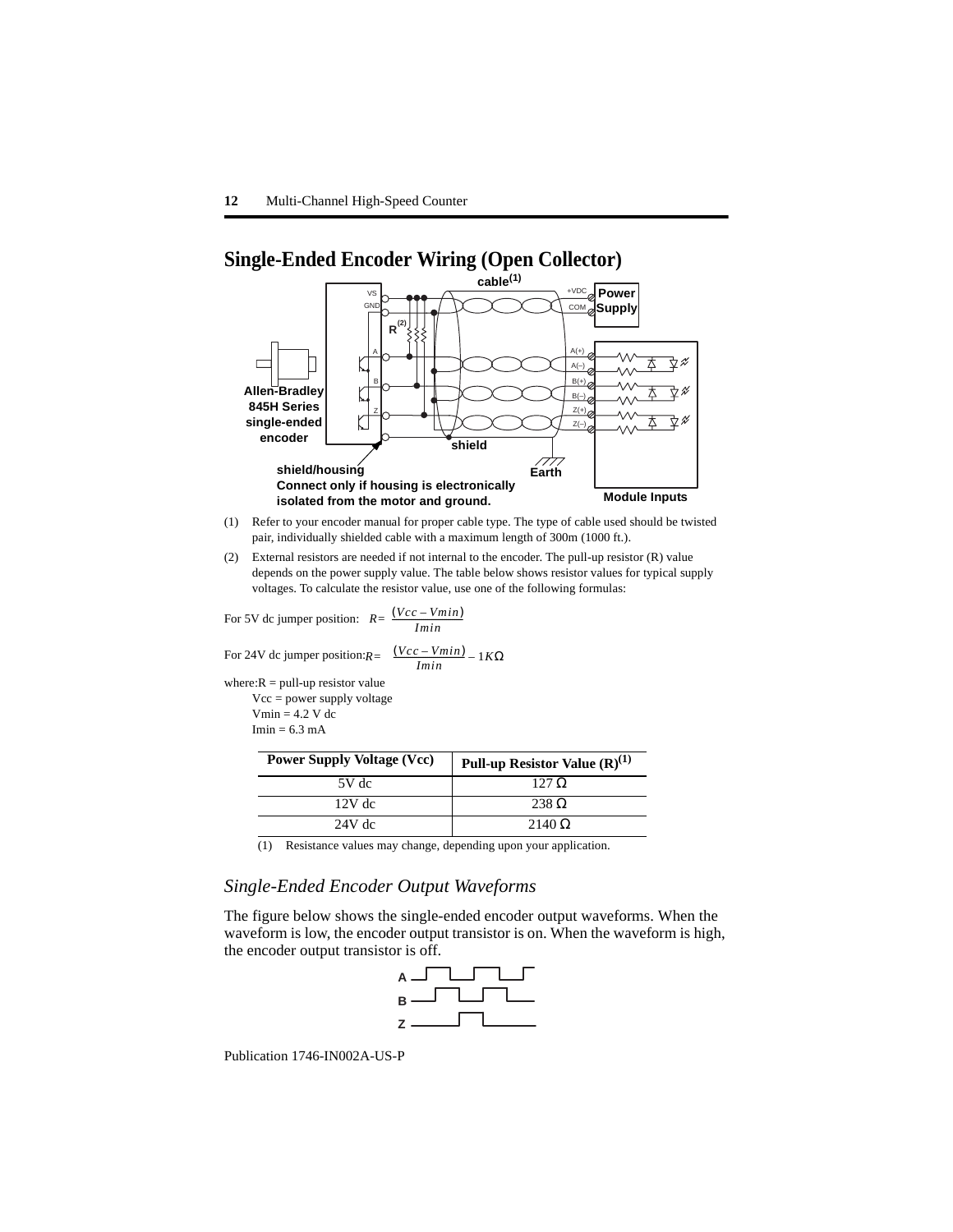

#### **Single-Ended Wiring (Discrete Devices)**

(1) External resistors are needed if not internal to the sensor. Check your sensor's documentation. The pull-up resistor (R) value depends on the power supply value. The table below shows resistor values for typical supply voltages. To calculate the resistor value, use one of the following formulas:

For 5V dc: 
$$
R = \frac{(Vcc - Vmin)}{Imin}
$$
  
For 24V dc:  $q = \frac{Vcc - Vmin}{I} - 1k$ 

where: $R =$  pull-up resistor value  $Vcc = power$  supply voltage <u>C – VIIIIII)</u><br>Imin

 $V<sub>min</sub> = 4.2 V <sub>dc</sub>$  $Imin = 6.3 mA$ 

| <b>Power Supply Voltage (Vcc)</b> | Pull-up Resistor Value $(R)^{(1)}$ |
|-----------------------------------|------------------------------------|
| 5V dc                             | $127 \Omega$                       |
| $12V$ dc                          | $238 \Omega$                       |
| $24V$ dc                          | $2140 \Omega$                      |

(1) Resistance values may change, depending upon your application.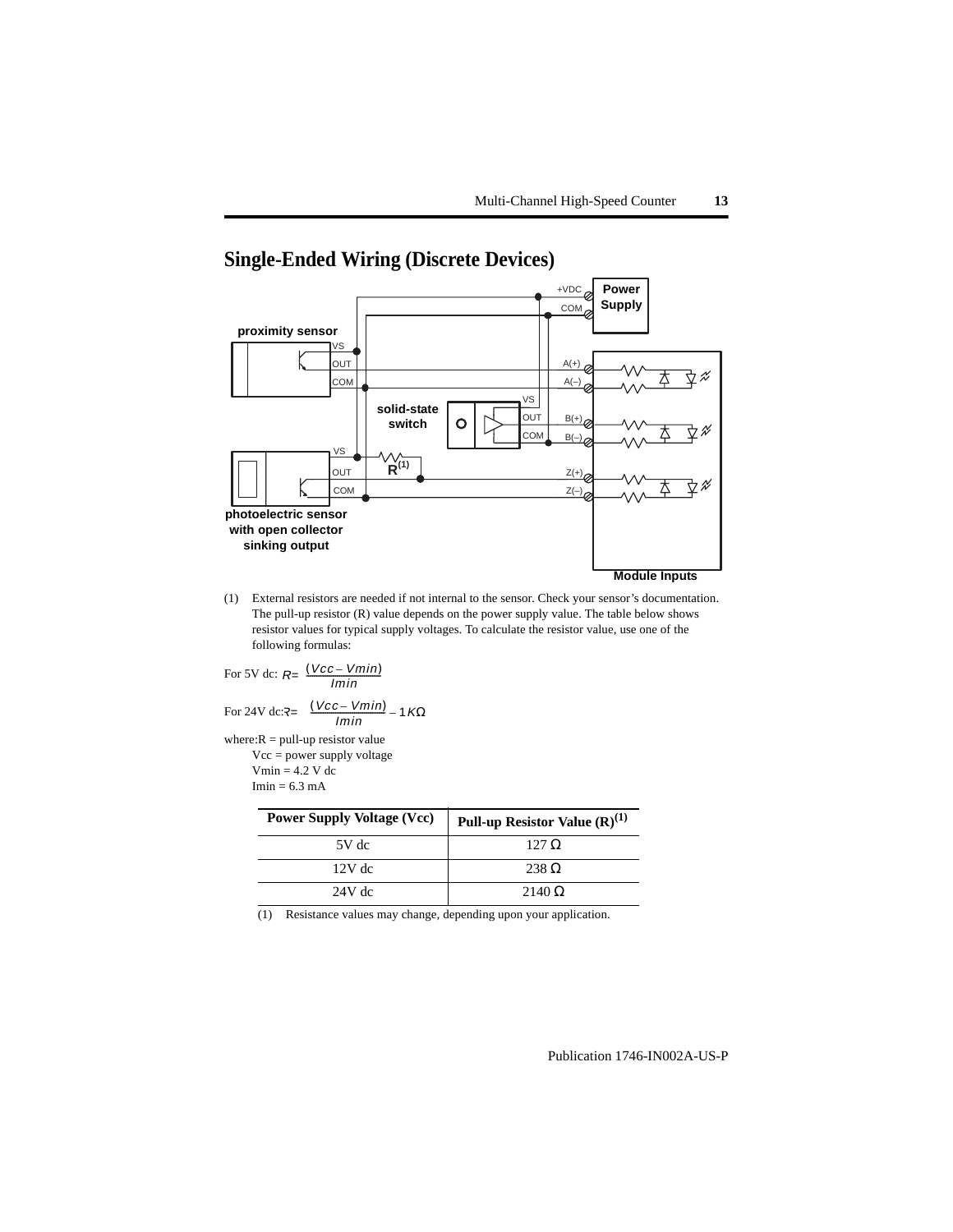# **Electronic Protection**

The electronic protection of the 1746-HSCE2 has been designed to provide protection for the module from short-circuit and overload current conditions. The protection is based on a thermal cut-out principle. In the event of a short circuit or overload current condition on an output channel, all channels turn off within milliseconds after the thermal cut-out temperature has been reached.

**IMPORTANT** The module does not provide protection against reverse polarity wiring or wiring to AC power sources. Electronic protection is not intended to replace fuses, circuit breakers, or other code-required wiring protection devices.

#### **Auto Reset Operation**

**IMPORTANT** 1746-HSCE2 outputs perform auto-reset under overload conditions. When an output channel overload occurs as described above, all channels turn off within milliseconds after the thermal cut-out temperature has been reached. While the overcurrent condition is present, the module tries resetting the outputs at intervals of 500 ms. If the fuse cools below the thermal cut-out temperature, all outputs will auto-reset and resume control of their external loads as directed by the module until the thermal cut-out temperature is again reached.

> Removing power from an overloaded output channel would also allow the fuse to cool below the thermal cut-out temperature, allowing auto-reset to occur when power is restored. The output channel then operates as directed by the module until the thermal cut-out temperature is again reached.

To avoid auto-reset of output channels under overload conditions, monitor the fuse blown status bit (FB1) in the module's status file and latch the output off when an overcurrent condition occurs. An external mechanical fuse can also be used to open an output circuit when it is overloaded.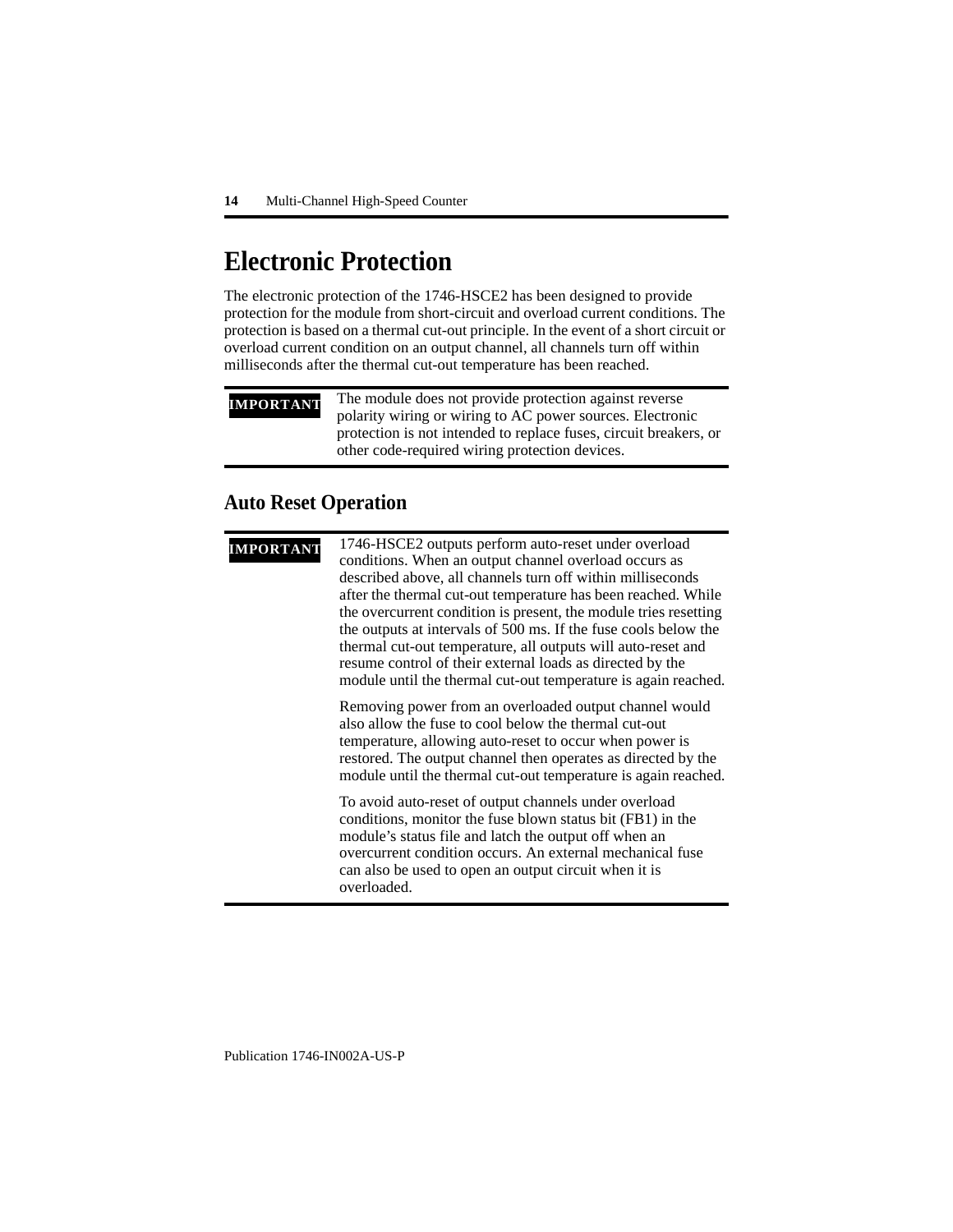#### **Short-Circuit/Overload Current Diagnostics**

If a short-circuit or overload current condition occurs on an output channel:

- **1.** The FLT LED flashes, provided that power is applied to the module. 5V dc via backplane and load power via an external supply is required.
- **2.** Fuse status bit (FB1) is set (1) when the fuse is tripped. The module tries to reset the outputs at intervals of 500 ms. During each retry, the fuse status bit is reset (0). After the overload condition is corrected, the fuse status bit resets (0) automatically.

When FB1 is set, outputs 0 through 4 will not function.

**3.** All output channels will be turned off in the case of a short-circuit or overload condition.

#### **Recovery from Channel Shutdown**

- **1.** Remove the SLC 500 system power and correct the conditions causing the short-circuit or overload current condition.
- **2.** Restore the SLC 500 system power. The module automatically resets and resumes control of the output channel and associated load.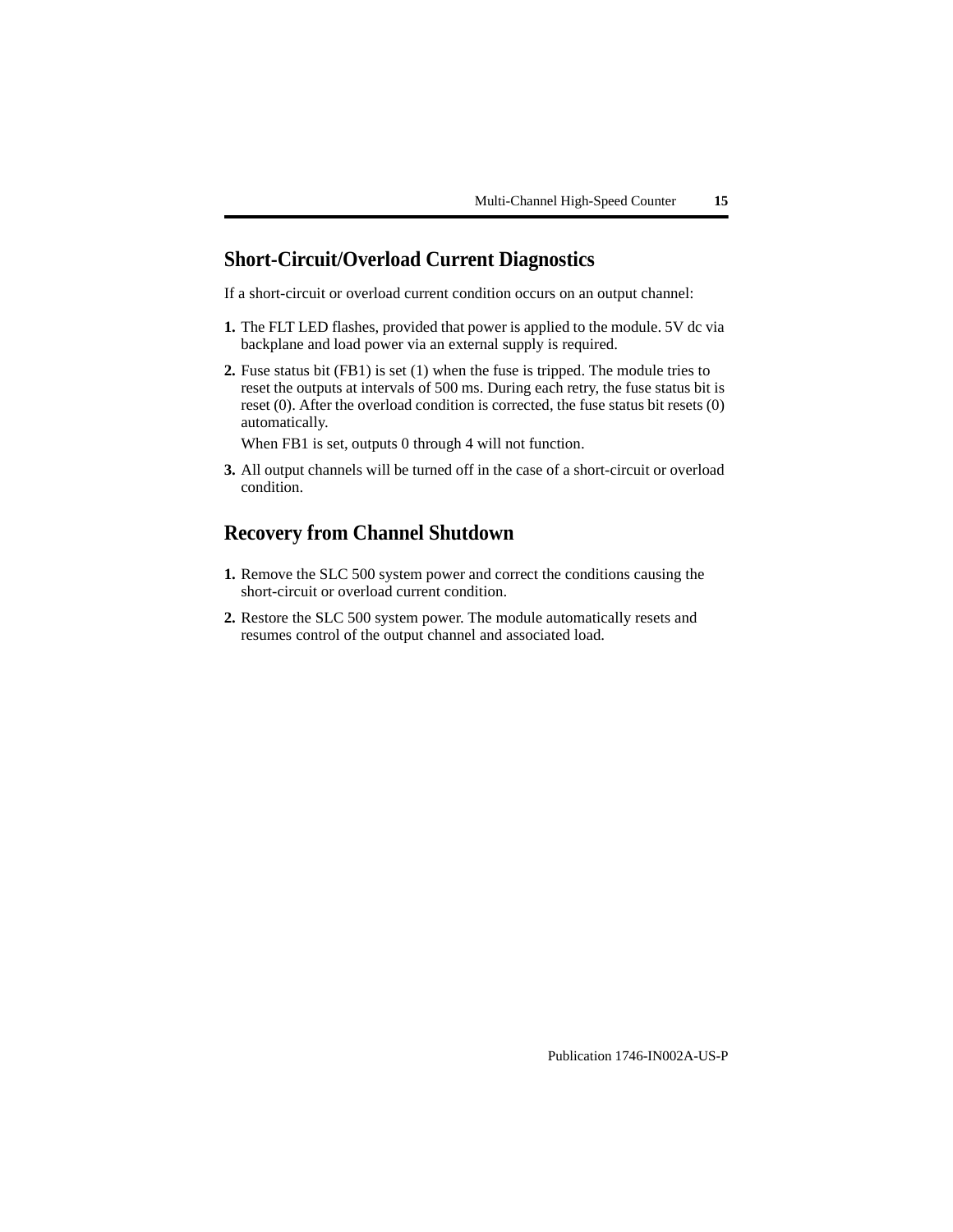# **Specifications**

## **General**

| <b>Operating Temperature</b>         | 0°C to +60°C (+32°F to +140°F)                                                      |
|--------------------------------------|-------------------------------------------------------------------------------------|
| Storage Temperature                  | -40 $^{\circ}$ C to +85 $^{\circ}$ C (-40 $^{\circ}$ F to 185 $^{\circ}$ F)         |
| Humidity                             | 5 to 95% without condensation                                                       |
| <b>Backplane Current Consumption</b> | $250 \text{ mA}$ at $+5V$ dc                                                        |
| (power supply loading)               | 0 mA at $+24V$ dc                                                                   |
| Backplane Isolation                  | 1000V dc                                                                            |
| Maximum Cable Length                 | 300m(1000 ft.)                                                                      |
| <b>Agency Certification</b>          | <b>UL</b> listed                                                                    |
|                                      | C-UL listed                                                                         |
|                                      | Class I, Division 2, Groups A, B, C, and D                                          |
|                                      | CE certified for all applicable directives<br>(when product or packaging is marked) |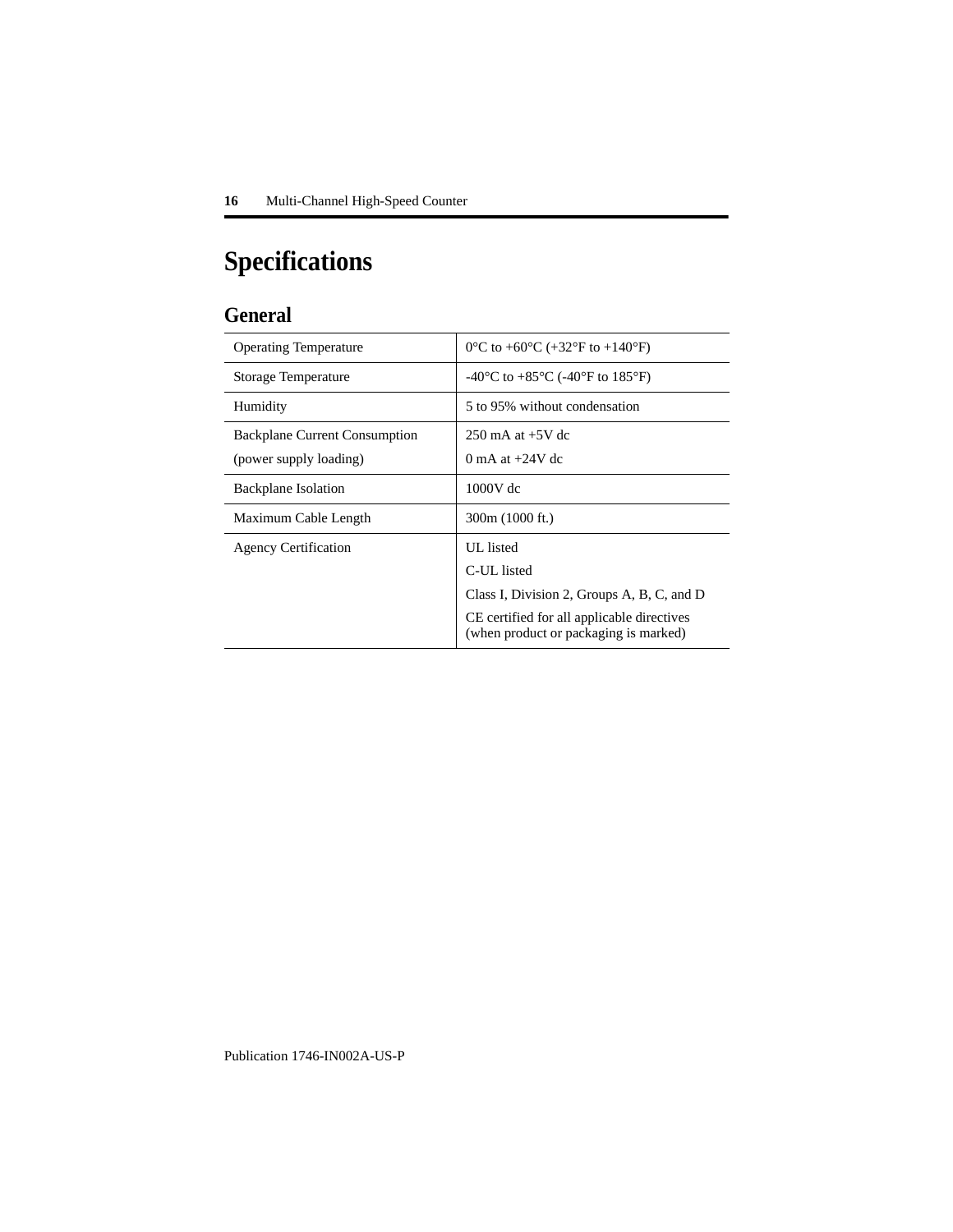| <b>Jumper Setting</b>                | 5V dc                 | $24V$ dc             |
|--------------------------------------|-----------------------|----------------------|
| Nominal Input Voltage                | 5V dc                 | $24V$ dc             |
| Input Voltage Range                  | $4.2V$ de to $12V$ de | $10V$ de to $30V$ de |
| On-State Voltage (min.)              | 4.2V                  | 10 <sub>V</sub>      |
| Off-State Voltage (max.)             | 0.8V                  | 3V                   |
| Maximum Off-state Leakage<br>Current | $100 \mu A$           | $100 \mu A$          |
| Input Current (max.)                 | $8 \text{ mA}$        | $20 \text{ mA}$      |
| Input Current (min.)                 | $6.3 \text{ mA}$      | $6.3 \text{ mA}$     |
| Nominal Input Impedance              | 500 $\Omega$          | $1500 \Omega$        |
| Min. Pulse Width                     | $475$ ns              | $475$ ns             |
| Min. Phase Separation                | $200$ ns              | $200$ ns             |
| Max. Input Frequency                 | 1 MHz                 | 1 MHz                |
| Isolation (from backplane)           | 1000V                 | 1000V                |
| Isolation (from outputs)             | 500V                  | 500V                 |

## **Inputs A, B, and Z**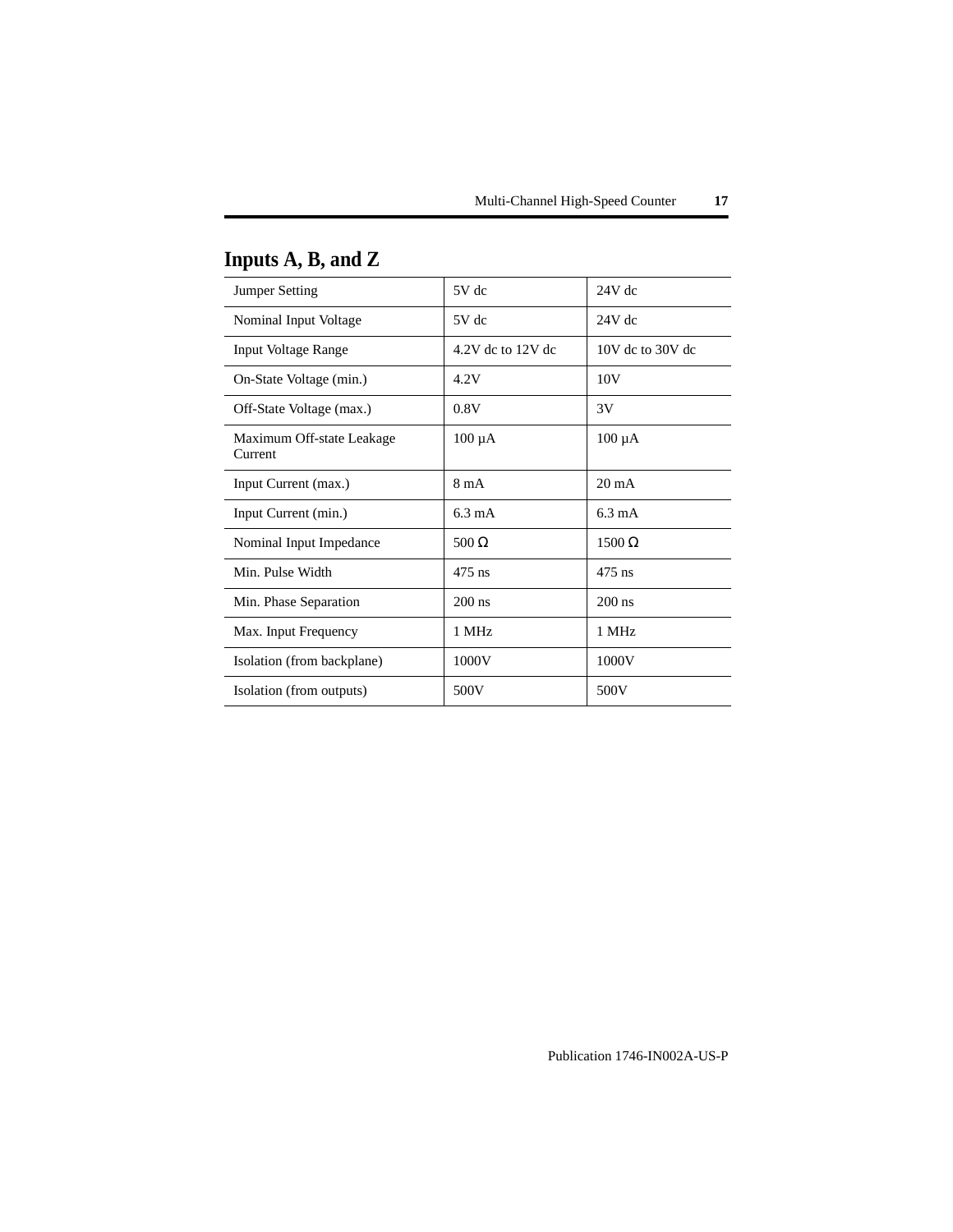#### **Outputs (sourcing)**

| Max. On-State Output Current (per<br>channel) | $1.0 A$ at $40^{\circ}$ C<br>$1.0 A$ at 60 $\degree$ C |
|-----------------------------------------------|--------------------------------------------------------|
| Max On-State Current (per module)             | 2.0 A at $40^{\circ}$ C<br>1.5 A at $60^{\circ}$ C     |
| Max. On-State Voltage Drop                    | 0.5V                                                   |
| Max. Off-State Leakage Current                | $100 \mu A$                                            |
| Isolation (from backplane)                    | 1000V                                                  |
| Isolation (from inputs)                       | 500V                                                   |



**ATTENTION** A transient pulse occurs in transistor outputs when the external dc supply voltage is applied to the output common terminals (for example, via the master control relay). This can occur regardless of the processor having power or not. For most applications, the energy of this pulse is not sufficient to energize the load. Refer to the *SLC 500 Modular Hardware Style Installation and Operation Manual*, publication 1747-6.2, for more information on transient pulses and guidelines to reduce inadvertent processor operation.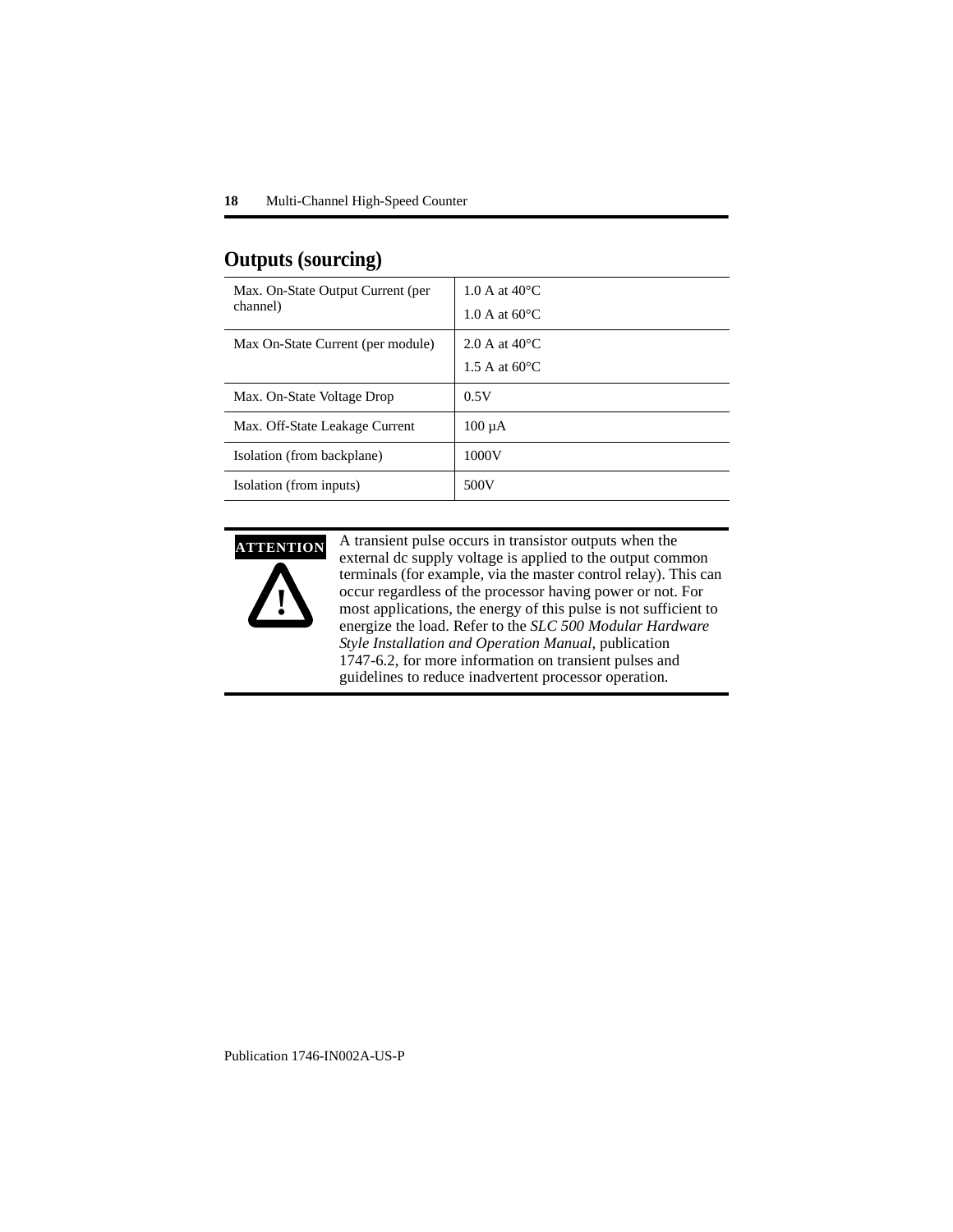Publication 1746-IN002A-US-P